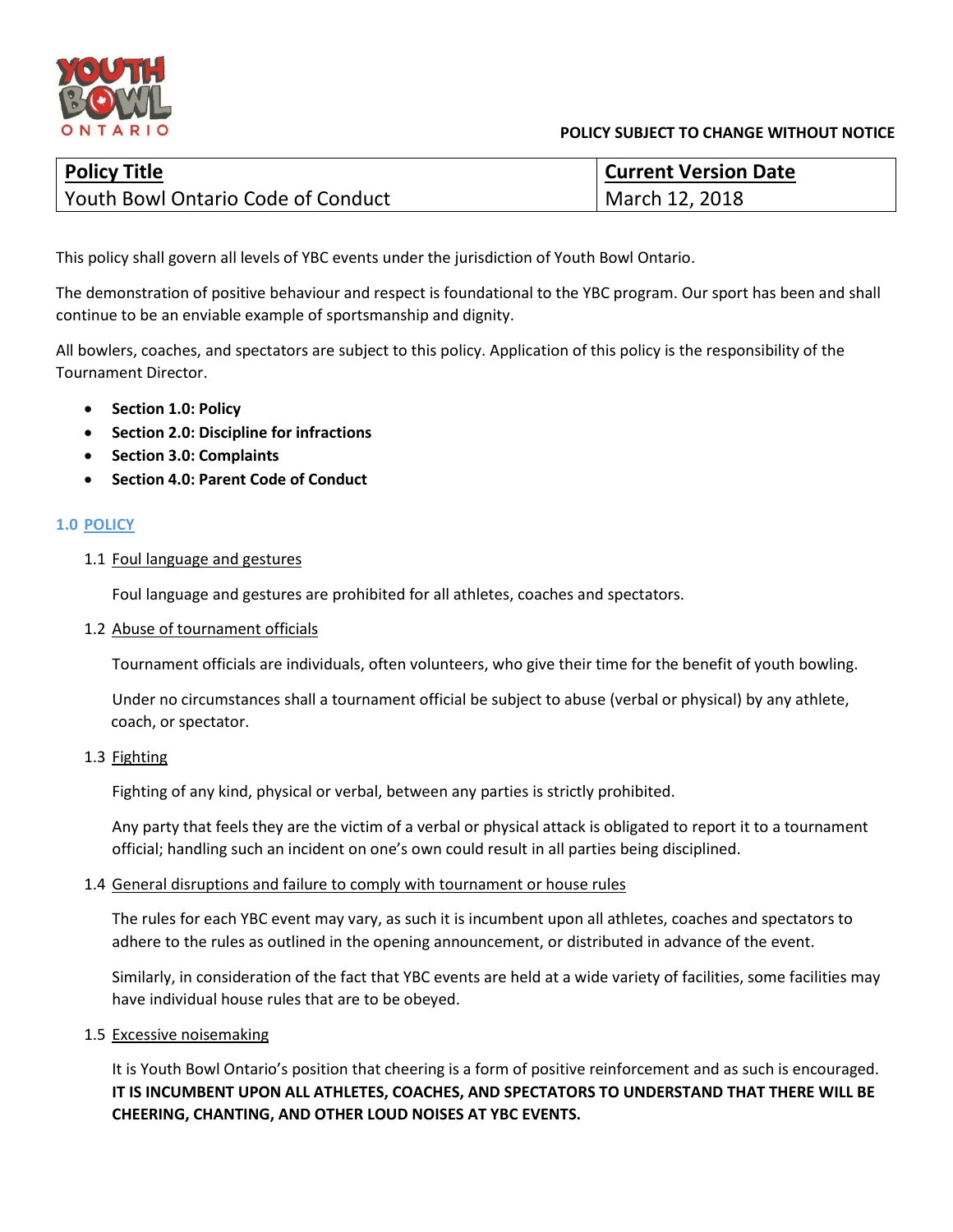*NOTE: Should a bowler have an invisible disability or sensitivity to loud or sudden noises, accommodations can be made, including permitting the use of ear plugs or noise-cancelling headphones (such items will not be provided by Youth Bowl Ontario). Bowlers with such requirements must inform the Tournament Director.*

There are circumstances when cheering or noisemaking is deemed to be excessive or disruptive, and we ask that those cheering be respectful to opposing bowlers.

#### **Examples of unacceptable cheering / noisemaking:**

- 1) Any use of physical noisemakers or instruments.
- 2) Sustained yelling or chanting at maximum volume (short exclamations or celebrations not included).
- 3) High-pitched screaming of any kind.
- 4) Purposefully distracting an opposing bowler (*Note: the general act of cheering while opposing bowlers are on the approach is not considered a distraction*).

## **Please have fun, but it is the responsibility of each athlete, coach and spectator to also practice respect and consideration for those around them.**

Understanding that the judgement of such things is subjective in nature, judgements of unacceptable cheering and noisemaking are at the sole discretion of the Tournament Director.

### 1.6 Flash photography

Flash photography is prohibited during competition.

1.7 Consumption of alcohol and non-prescribed drugs

No alcohol or non-prescribed drug shall be consumed by any athlete, coach, or spectator in the tournament area (excludes over-the-counter medication for common ailments).

Any athlete, coach, or spectator obviously under the influence of alcohol or non-prescribed drugs is subject to discipline as outlined in section 2.0.

#### **2.0 DISCIPLINE FOR INFRACTIONS**

Enforcement of discipline for infractions outlined in section 1.0 is at the sole discretion of the Tournament Director, but may range as follows:

|                                               | <b>BOWLER</b>                                                                                 | <b>COACH / SPECTATOR</b>                                                                                        |
|-----------------------------------------------|-----------------------------------------------------------------------------------------------|-----------------------------------------------------------------------------------------------------------------|
| <b>FOUL LANGUAGE</b>                          | Warnings will be given, but<br>continued negative behaviour may<br>result in disqualification | Warnings will be given, but<br>continued negative behaviour may<br>result in a request to leave the<br>premises |
| <b>ABUSE OF</b><br><b>TOURNAMENT OFFICIAL</b> | Disqualification                                                                              | Request to leave the premises                                                                                   |
| <b>FIGHTING</b>                               | Disqualification                                                                              | Request to leave the premises                                                                                   |
| <b>GENERAL DISRUPTIONS</b>                    | Warnings will be given, but<br>continued negative behaviour may<br>result in disqualification | Warnings will be given, but<br>continued negative behaviour may<br>result in a request to leave the<br>premises |
| <b>EXCESSIVE NOISEMAKING</b>                  | Warnings will be given, but<br>continued negative behaviour may<br>result in disqualification | Warnings will be given, but<br>continued negative behaviour may<br>result in a request to leave the<br>premises |